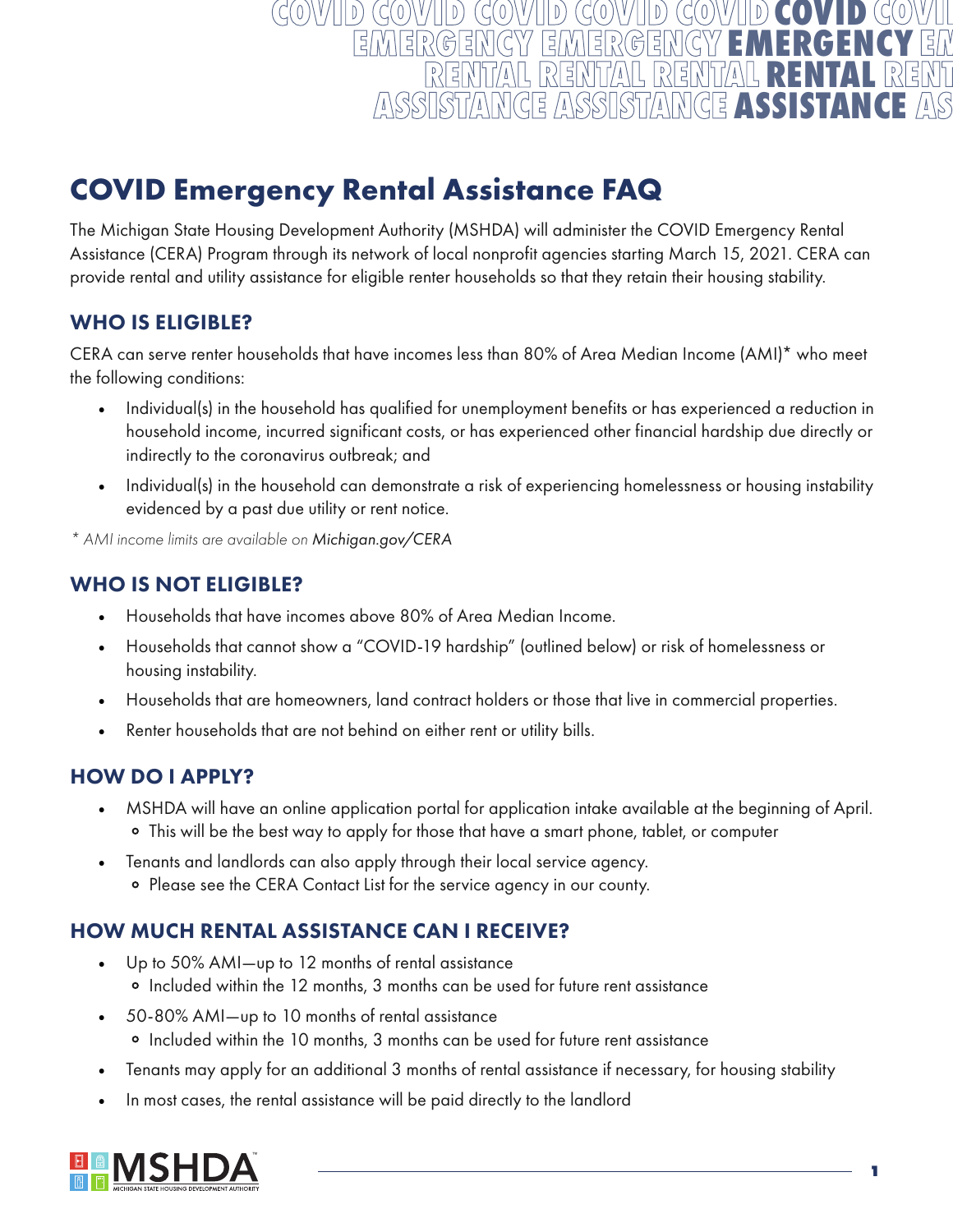### IS THERE ANY LIMIT ON HOW MUCH PER MONTH I CAN RECEIVE?

Yes, the program limit is 150% of the HUD Fair Market Rent based on your home size and county.

## CAN I GET HELP WITH MY UTILITIES?

Yes, eligible households for CERA can receive utility assistance for tenant supplied electricity, home heating (any type of fuel), water, sewer and trash (if billed along with another utility).

| <b>Utility Assistance</b> |                                                                                   |                                                      |  |
|---------------------------|-----------------------------------------------------------------------------------|------------------------------------------------------|--|
| Household<br><b>Size</b>  | <b>Maximum Total One Time Utility</b><br><b>Payment (Includes Future Payment)</b> | Maximum Future Utility Payment as a<br><b>Credit</b> |  |
| 1-2 persons               | \$1,500                                                                           | \$300                                                |  |
| 3-4 persons               | \$2,000                                                                           | \$500                                                |  |
| 5+ persons                | \$2,500                                                                           | \$500                                                |  |

*Tenants up to 50% AMI are eligible for an additional \$500 if needed to fully pay utility arrears.*

#### I NEED HELP PAYING FOR HOME INTERNET, IS THAT COVERED IN THE PROGRAM?

Yes, a flat \$300 internet stipend is available for households that have home internet and include a recent internet bill/statement in their application package. The \$300 payment will be made to either the Internet service provider or the tenant.

### WHAT TENANT DOCUMENTS ARE REQUIRED TO DETERMINE ELIGIBILITY?

- Completed CERA Tenant application.
- Copy of past-due rent notice, a notice to quit or a court ordered summons, complaint or judgement.
- Copy of state ID or passport for the tenant applicant (with proof of residency if address does not match the unit).
- Most current copy of lease agreement in tenant's name (if a written lease was completed).
	- Provide all proof of earned and unearned income for household members that live at the property and that are over the age of 18.
- Income documents:
	- Household income/benefits (unemployment, SSI, etc.) for one month, OR
	- Copy of submitted 2020 IRS form 1040 (first two pages) OR
	- Food Assistance Program Notice of Case Action form (only applicable for households with 3 or less people).

**COVID EMERGENCY** 

**RENTAL** 

E

**ASSISTANCE**

- Copy of ALL utility statements the tenant is responsible for, if applicable.
- Copy of Internet bill/statement, if applicable.
- Supporting documentation for proof of COVID Hardship (only one hardship is necessary).